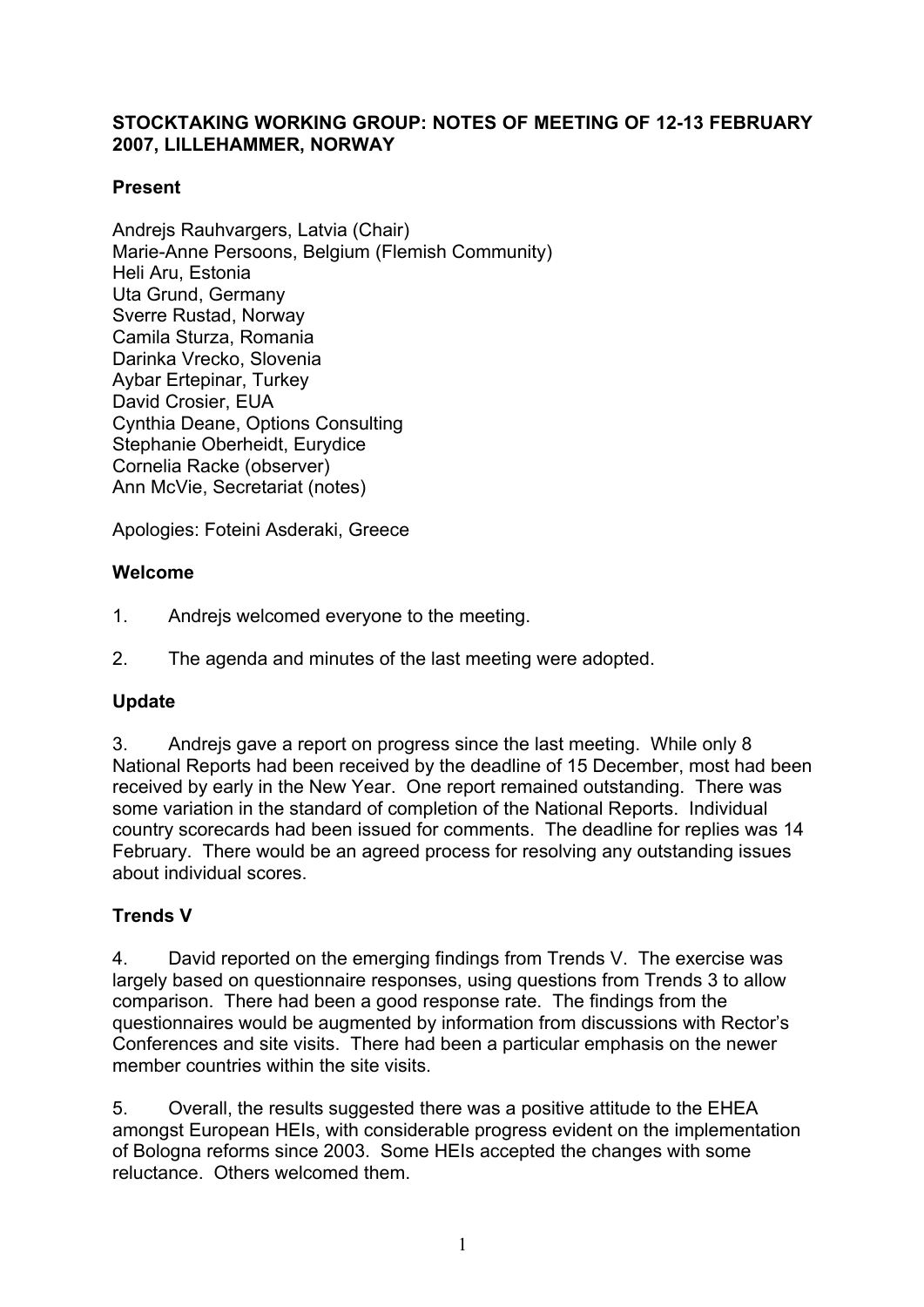6. There was considerable progress made on implementing the 3 cycle system, credit systems, Diploma supplements and ECTS. The linking of ECTS to the adoption of learning outcomes might however be an area for future development. There appeared to have been little progress on credit recognition. Employability was increasingly being cited as a driver for curriculum reform.

7. There were some concerns that overly intrusive and bureaucratic external quality assurance systems could be a barrier to effective institutional quality improvement. Awareness of national qualifications frameworks was low, both of their existence and their purpose. Only 16% of HEIs listed lifelong learning as being a high priority. Conversely, the social dimension was cited as being a priority, but there was little evidence of concrete measures to address the needs of underrepresented groups. Increasing internationalisation was seen as being positive for mobile students. However, there was low recognition of the benefits of increasing internationalisation from home students. Overall, there was an increased perception of competition within the EHEA.

## **Eurydice Focus Report**

8. Stephanie gave an update on the production of the Focus report. The draft comparative overview would be issued to all countries shortly for checking. Comments from working group members would also be welcomed. In particular, Stephanie asked the group to check the references to BFUG in the glossary in the comparative overview.

9. There was still some work to do to complete all individual country entries. Information was still missing from Azerbaijan, "the former Yugoslav Republic of Macedonia" and the Ukraine. If needs be, information about those countries would be included in the comparative overview on the basis of their National Reports. There would be a footnote to that effect.

10. Eurydice was also working on three other reports that might be of interest to the group: Glossary of Quality Assurance Terms; Key Data on HE; and Governance in HE. Details would be issued to group members for information.

11. It was noted that there were some significant differences between the ways in which information was gathered by Eurydice and the National Reports. For example, Eurydice reported on the number of programmes in the 3 cycles, whereas the National Reports asked for the percentage of students following such programmes. It was recognised that one reason for the differences in methodologies was that the Eurydice questionnaires had been developed and issued before the Stocktaking Working Group had formulated the questions necessary for the stocktaking exercise and BFUG had approved the stocktaking indicators. In future, it might be preferable to co-ordinate the questions, with a view to achieving complete synergy between the two activities.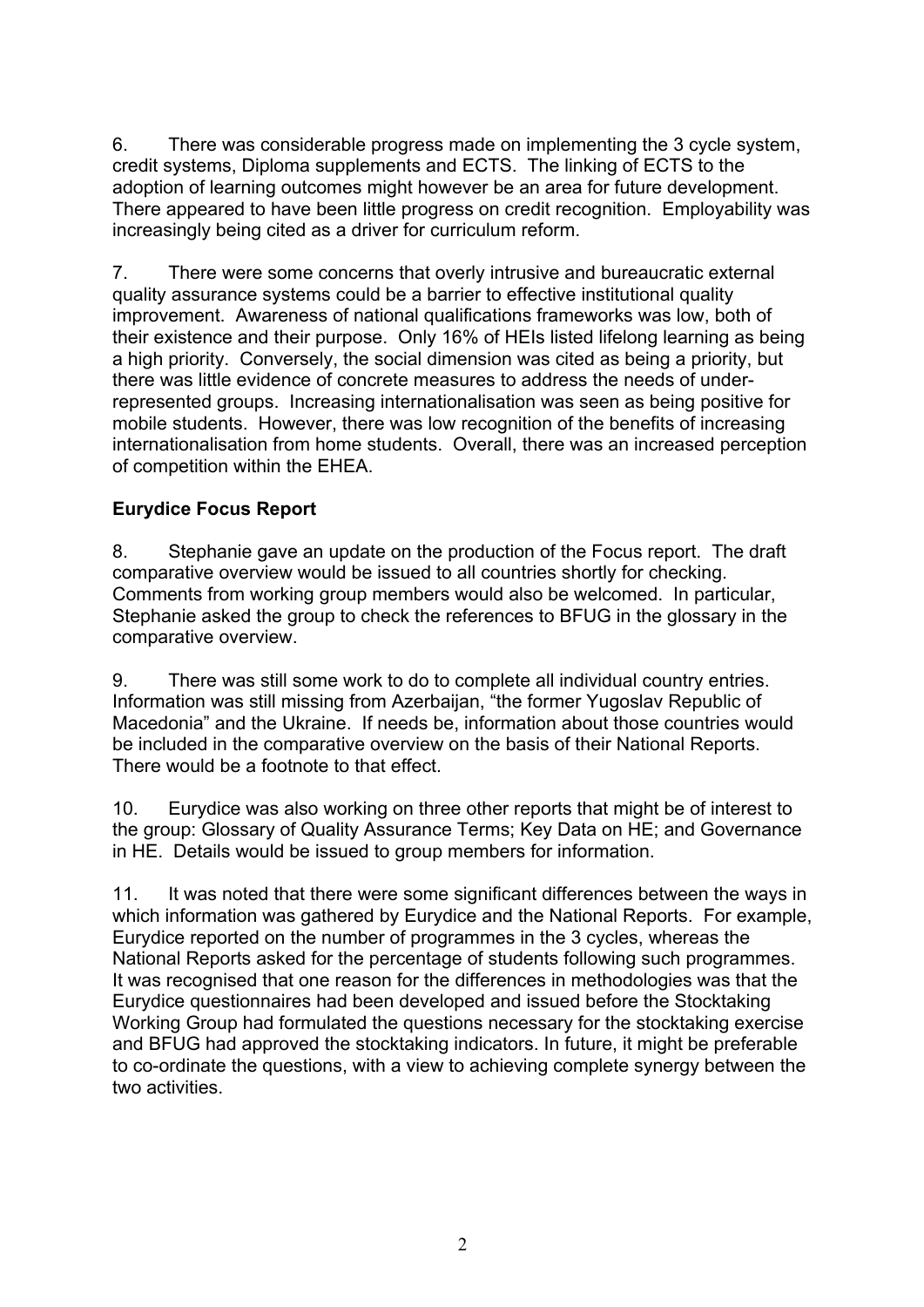# **Stocktaking**

12. Cynthia briefly outlined the approach taken to the current stocktaking exercise, and the current state of play. The indicators had been found to have been generally effective. The application of the scorecard had been piloted by Cynthia and Ann scoring the first few countries independently. Few discrepancies were found, suggesting the methodology was working effectively. While countries had been told in advance what the indicators would be, the responses in the National Reports showed that not all countries had considered this when preparing their reports. Some had been very frank, while others appeared to be trying to present their situation in the best light. Most had kept their reports to the prescribed length, but not all had replied directly to the questions asked. This had made it difficult to allocate scores in a number of instances. In cases where there was no information, it was considered that little progress had been made and, accordingly, low scores were allocated. In some cases, this might result in 'wrong' scores. Thus far, a few countries had suggested some of their scores should be adjusted, down as well as up. All were providing additional information to support their requests. Once the scores had been agreed with the country concerned, their scorecard would be augmented by a short commentary. The text would highlight progress since Bergen; future challenges; and provide some contextual information relating to 'low' scores. Countries would have the opportunity to comment on the draft text.

## **Draft Scorecard**

13. Andrejs presented the current draft of the overall scorecard. Overall, it looked quite 'green'. This might, however, be expected, given the progressive nature of the Process. The results were also broadly consistent with the Eurydice Focus report. When interpreting the results, the fact that the indicators were not the same as the previous exercise should be borne in mind. Based on the request from Ministers in their Bergen communiqué, the 2007 stocktaking included some new indicators. Further, the criteria had been made more demanding in the 2007 stocktaking, for those indicators that had been continued from the 2005 stocktaking exercise. This would have to be made clear in the final report. Nonetheless, there was evidence of considerable progress since 2005 in almost all of the areas covered by the scorecard.

14. Andrejs then led a discussion of the result of each indicator in turn.

In discussion, the following points were made:

- It should be made clear throughout the report that 'access' was being used in the sense of the Lisbon Recognition Convention.
- In the longer term, it would be beneficial to differentiate more clearly between the areas covered by stocktaking and the Eurydice Focus report.
- While almost all countries had started work on developing a national qualifications framework, as specified in the Bergen Communiqué, the results suggested considerable effort and support would be required in this area over the next 2 year period.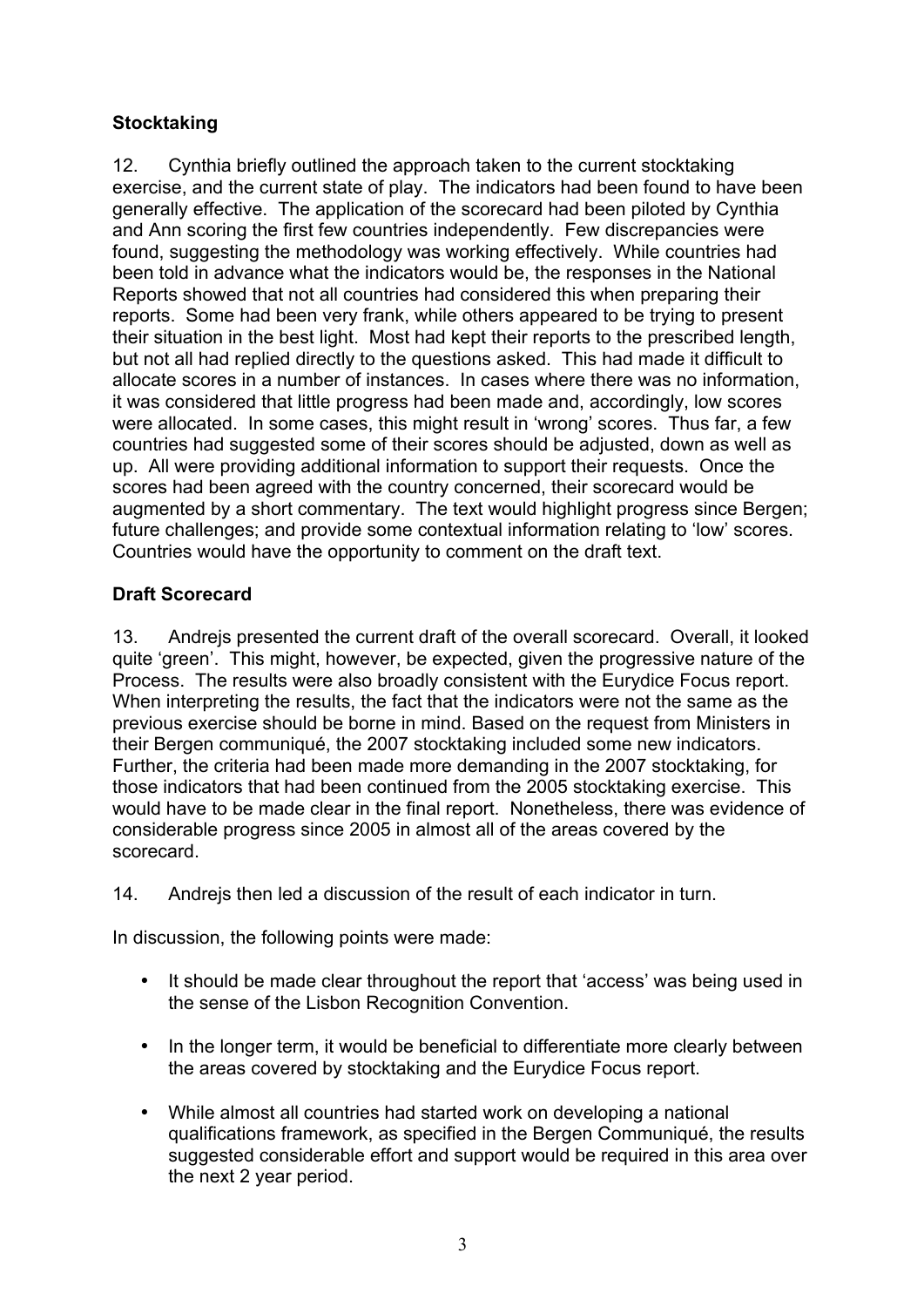- For the next period, there might be a need for a group of indicators reflecting the use of learning outcomes, ECTS, and the development of national qualifications frameworks.
- The commentary in the report might also highlight the potential for confusion between the Framework for Qualifications of the EHEA and the European Qualifications Framework for Lifelong Learning. The levels of qualifications defined in the recent EC Directive on the Recognition of Professional Qualifications might increase that confusion. Given this complexity, there was some concern that -the 2010 deadline might not allow sufficient time for appropriate consideration of all necessary aspects within an effective national qualifications framework.
- Application of the criteria on external quality assurance and the implementation of the E4 Standards and Guidelines suggested there was insufficient differentiation between the two indicators. The criteria for the indicator on the E4 Standards and Guidelines were supposed to be understood as building up from the requirements corresponding to lower scores, with each score including all the requirements from the previous criterion. It appeared however that the wording had not been clear enough and it was possible to interpret the indicator number 4 in a simplified way, i.e. as only requiring countries to have started working towards meeting all the Standards and Guidelines. The National Reports did however suggest that countries were continuing work to improve their quality assurance systems. Eurydice could provide useful information in this area too.
- It would be helpful to acknowledge in the text the limitations of the scorecard approach and underline the role of the analytical element of stocktaking...
- It would be helpful to include examples of good practice from countries who had already organised an external review of their Quality Assurance Agency.
- While there had been good progress in the involvement of students in quality assurance, this was not the case for international co-operation. Both should be commented on in the text.
- The National Reports suggested two main barriers to involving foreign experts in external review terms: language barriers and legislation concerning the governance of Quality Assurance Agencies. The text might also highlight the need to identify other ways of developing greater international cooperation and building mutual trust.
- It was agreed indicators 6a and 6b would be treated separately and accordingly renumbered to 6 and 7.
- Commenting on the progress made against indicator on the Lisbon Recognition Convention, it was noted that there would be scope to update the stocktaking report should any country ratify the Lisbon Recognition Convention between now and the sign off of the report at the April BFUG.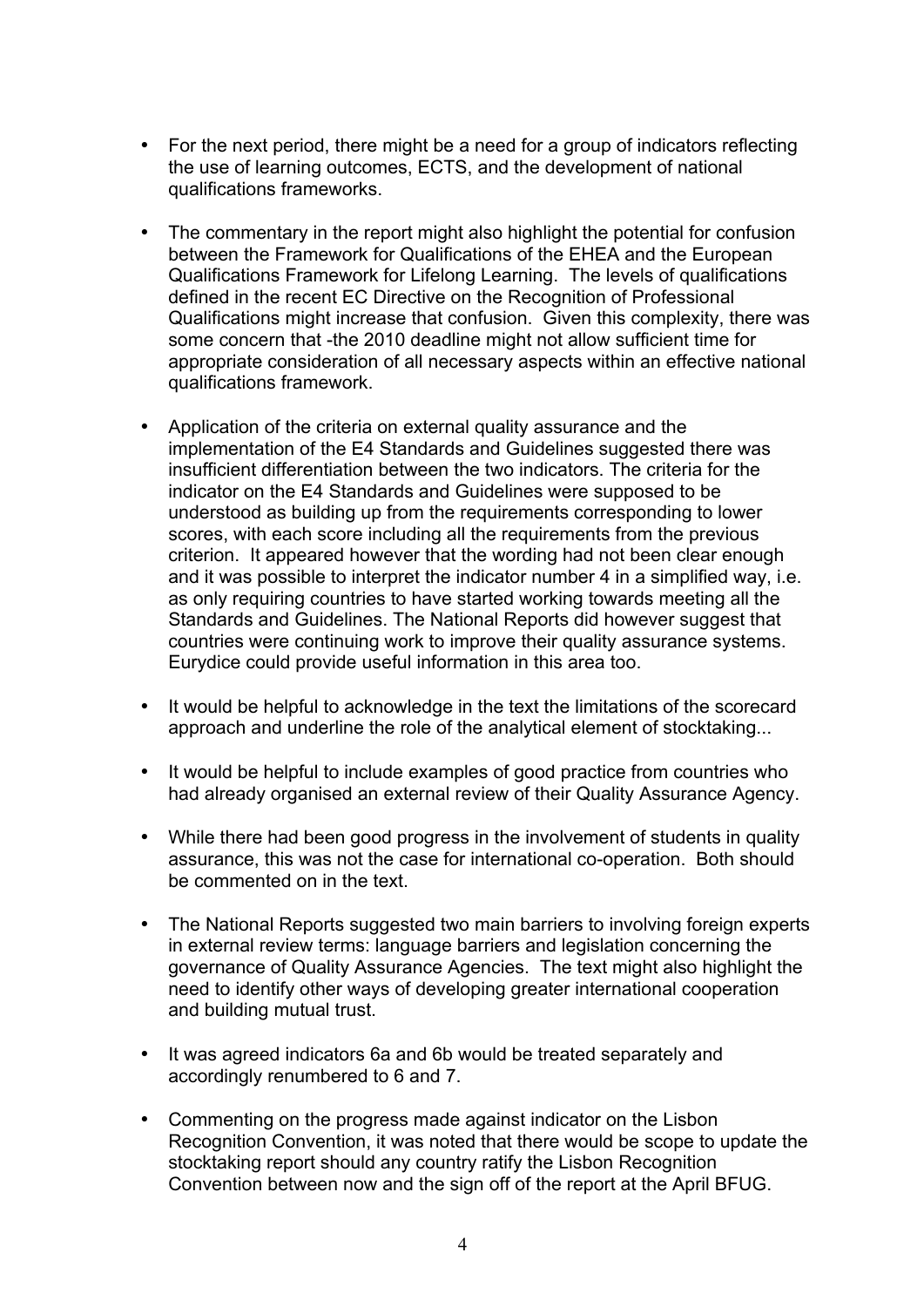- It was agreed that a footnote should be included to explain Italy's position in relation to the Lisbon Recognition Convention.
- The results suggested that in most countries the legislation was broadly in line with the letter of the Lisbon Recognition Convention. As far as the practical implementation of the principles of the Convention were concerned, a number of suggestions were being put forward in the National Action Plans for Recognition.
- The scores for the indicator on implementation of ECTS required an explanation in the text as the mean score has somewhat receded since 2005. The 2007 criteria for this indicator were more demanding. However, the results could not solely be attributed to the inclusion of the new countries that had experienced some difficulties in introducing credit systems.
- The responses on the recognition of prior learning suggested both a low level of understanding of the concept and of implementation. There was a need to illustrate the concept by including some examples of good practice and highlighting the relationship between the recognition of prior learning, flexible learning paths and the development of national qualifications frameworks based on credit and learning outcomes.
- Thus far, there had not been any analysis of the future challenges identified by all participating countries. This would however be included in the final report.
- The results for indicator 11 demonstrated good progress in removing obstacles for joint degrees. A number of countries had adopted new legislation recently that allowed their HEIs to establish joint degrees, ensuring their recognition and stimulating recognition of foreign joint degrees.
- The suggested text on the  $3<sup>rd</sup>$  cycle was broadly endorsed. It was noted it was consistent with the findings of Trends 5 and the Eurydice Focus Report.

## **National Action Plans for Recognition**

15. Andrejs presented a summary of the main points arising from the National Action Plans. The plans had demonstrated the great variation in the national procedures used for recognising foreign qualifications and included some examples of good and not so good practice. The results underlined a need for further analysis of the National Action Plans by the ENIC/NARIC networks and suggested a need for further action to make national recognition procedures more coherent. They suggested good progress was being made in implementing ECTS and Diploma Supplements, although more detailed analysis suggested some irregularities in the application of these recognition tools. It was agreed it would be helpful to include some examples of good practice in the stocktaking report.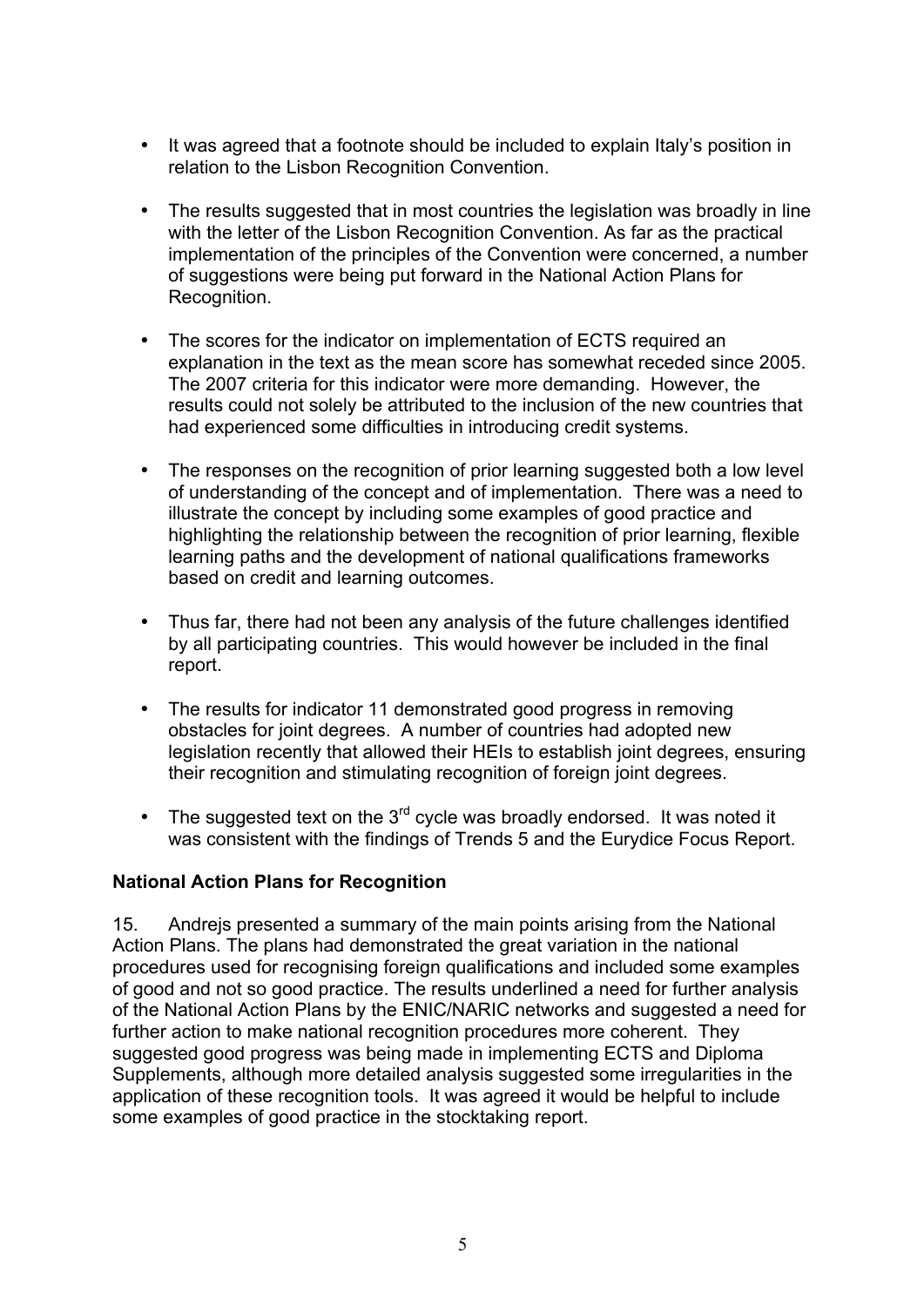## **Outline of Report**

16. Cynthia presented the current outline of the stocktaking report. It had been amended to reflect the comments made at the last Working Group meeting.

In discussion, the following points were made:

- Chapter 2 should include a reference to the fact that the scorecard was only one element in stocktaking. It should refer to the other data sources and comment on the holistic, more analytical, approach taken, together with the intention to identify examples of good practice.
- Further consideration should be given to how best to illustrate the progress made since the previous exercise. Straightforward comparisons were not appropriate, given that the indicators had been revised to reflect the progress that might have been expected by 2007 and this aspect should be made clear in the report.
- The title of chapter 4 should be amended to refer to both the progress made and the issues arising from the 2007 Stocktaking. The text of chapter 4 should also include commentary on the points giving rise to the conclusions and recommendations in chapter 5.
- There was a need to reach an appropriate balance between reflecting on the progress made and looking ahead to the next period and 2010.
- It was not appropriate for the Stocktaking Working Group to recommend that there should be an external evaluation of the progress made towards the high level goals of the Bologna Process. This was a matter for BFUG.
- It was noted that the social dimension and mobility would be addressed by the Social Dimension and Mobility Working Group.
- It would be useful to comment on the support provided to newer country members over the last two years. Contributions provided for the General Secretariat Report could be helpful in this regard.
- Working Group Members were welcome to offer contributions to the text for the report.

## **Design Options**

17. Ann explained that the DfES designers had been asked to consider publication formats for the final report. Comments were invited on the first draft.

## *It was agreed that:*

• *Country scorecards would be two to a page, as illustrated.*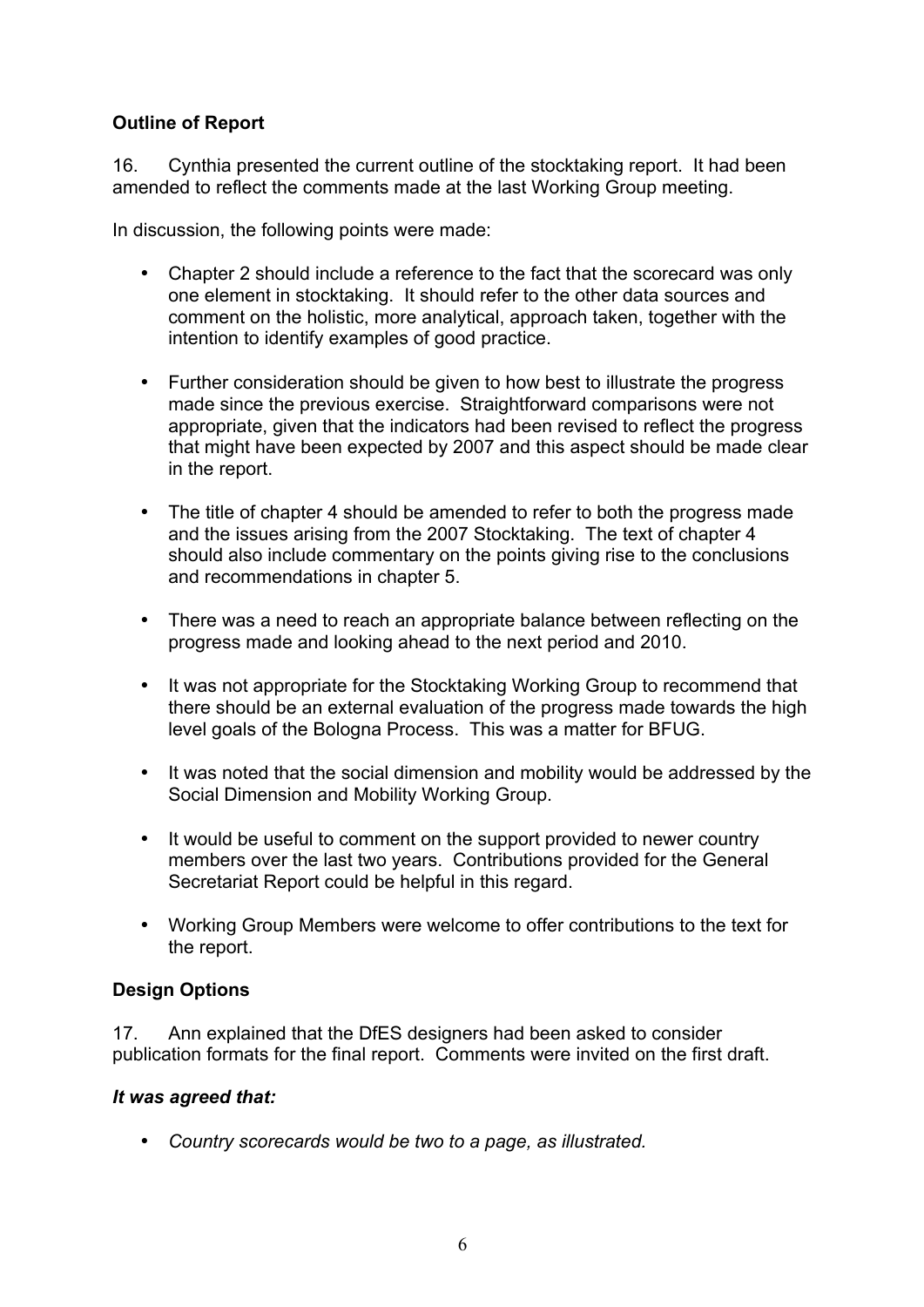- *The first cover design should be used.*
- *Further options would be developed for presenting the scores across each indicator, based on coloured bars showing the percentage in each level.*
- *To underline the fact that no direct comparison could be made with the previous indicators, an alternative format would be used to show any scores from the previous exercise. Options would be worked up for discussion at the next meeting.*

#### **First discussion of conclusions and recommendations**

18. Cynthia led a first discussion on Chapter 5.

In discussion, the following points were made:

• The overall message should be that good progress was being made. This was evident despite the fact that the indicators were more challenging than for 2005 and 5 new countries had joined the process.

Other points for inclusion were:

- Progress had been slow against the 2 new indicators.
- There appeared to be too little interlinkage between quality assurance and recognition, and a low level of understanding of lifelong learning and national qualifications frameworks or the social dimension.
- There was considerable variation in recognition practices, which could be improved overall.
- There should be some suggestions about future stocktaking.
- There was a need to take forward work on developing national qualifications frameworks, based on learning outcomes and credit ranges, as outlined in the Framework for Qualifications of the EHEA.
- There should be a greater appreciation of the role of learning outcomes in fulfilling the Action Lines and of the interdependency of the Action Lines.
- The focus should be on whether the situation was improving for students rather than on whether the technical procedures for recognition had improved.
- There should be a focus on capacity building, sharing good practice and the full realisation of the agreed objectives.
- The success of the partnership approach should be highlighted, together with the effectiveness of peer pressure for driving change.